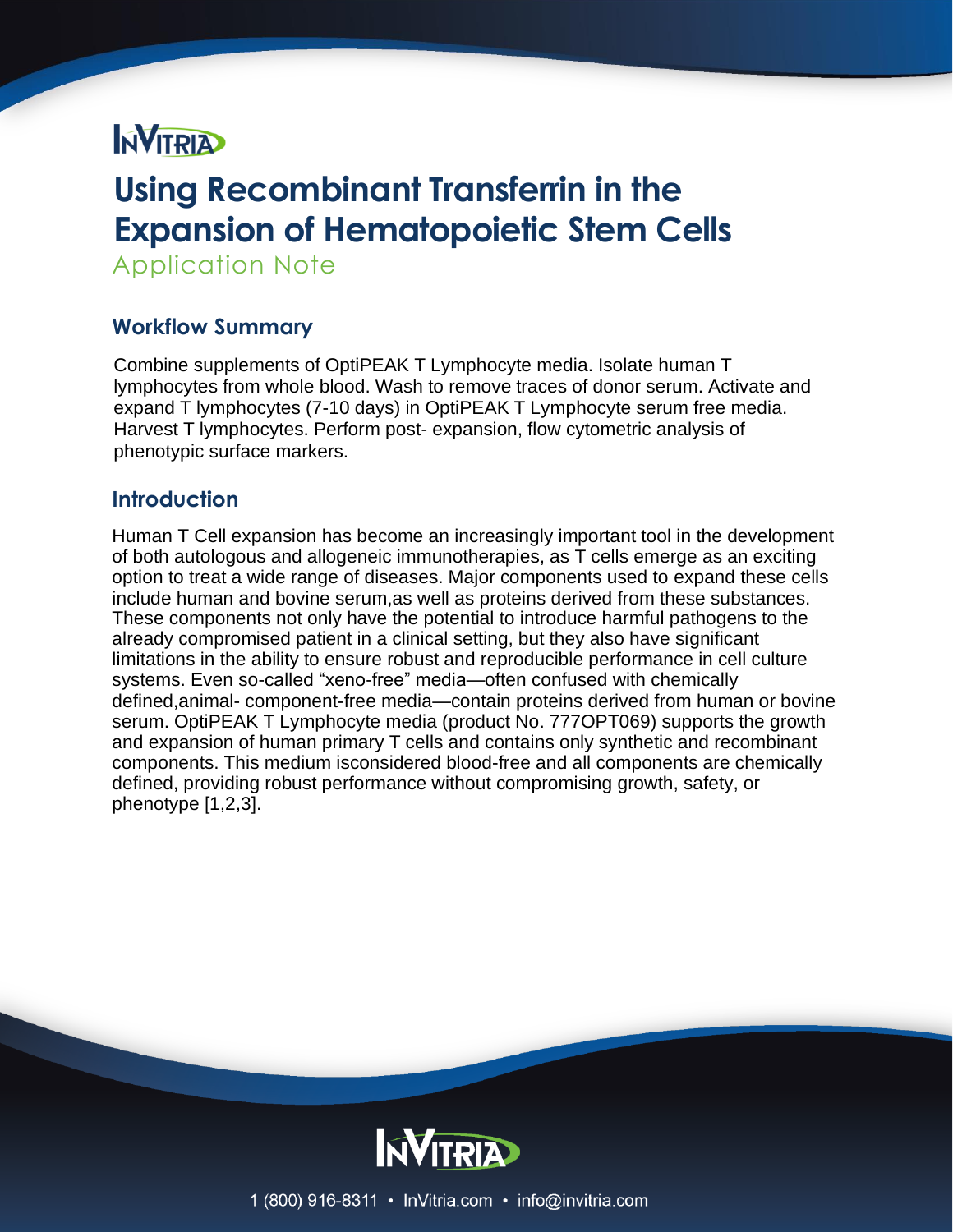# **Materials and Equipment**

## Growth Media Preparation

- OptiPEAK T Lymphocyte media (product No. 777OPT069) Components: Base Media, 50X Protein Supplement, 10X Media Supplement
- Gentamicin/amphotericin B (Life Technologies #R01510)

#### Optional:

- $\blacktriangleright$  RPMI-medium with Glutamax
- Fetal Bovine Serum (FBS)
- Human Serum (HS)

#### Plate Set Up

- $\checkmark$  12-Well flat-bottom sterile plates with lids
- $\checkmark$  6-Well flat-bottom sterile plates with lids

### Human T-Lymphocyte Isolation

- Human whole blood from 2 or more normal healthy donors
- Human T Cell Enrichment Cocktail (Stem Cell Technologies #15061)
- Density Gradient (StemCell Technologies #07801)
- Dulbecco's Phosphate Buffered Saline (dPBS)

## Activation of T-Lymphocytes

- Human T-Activator CD3/CD28 beads (Life Technologies 11141D)
- Recombinant Human IL-2 (Peprotech 200-02)

### Flow Cytometry Analysis

- Harvest antibodies, mouse CD8, PE labeled
- CD4, FITC labeled

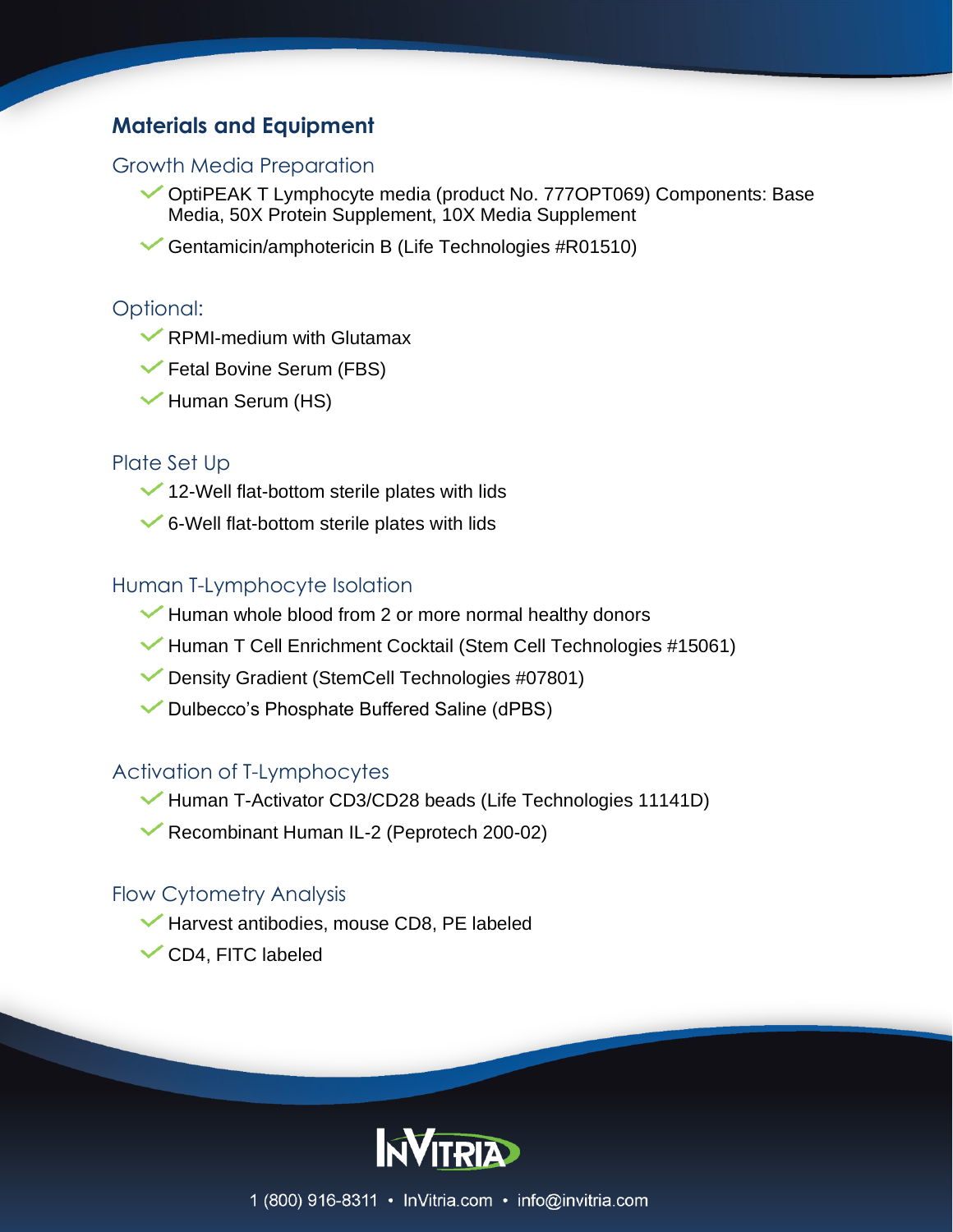## Equipment

- Centrifuge and 50 mL conical tubes
- 5% CO2 incubator at 37°C, saturating relative humidity
- Class A2 biological safety counter
- Cell counter or hemocytometer
- Flow Cytometer



1 (800) 916-8311 · InVitria.com · info@invitria.com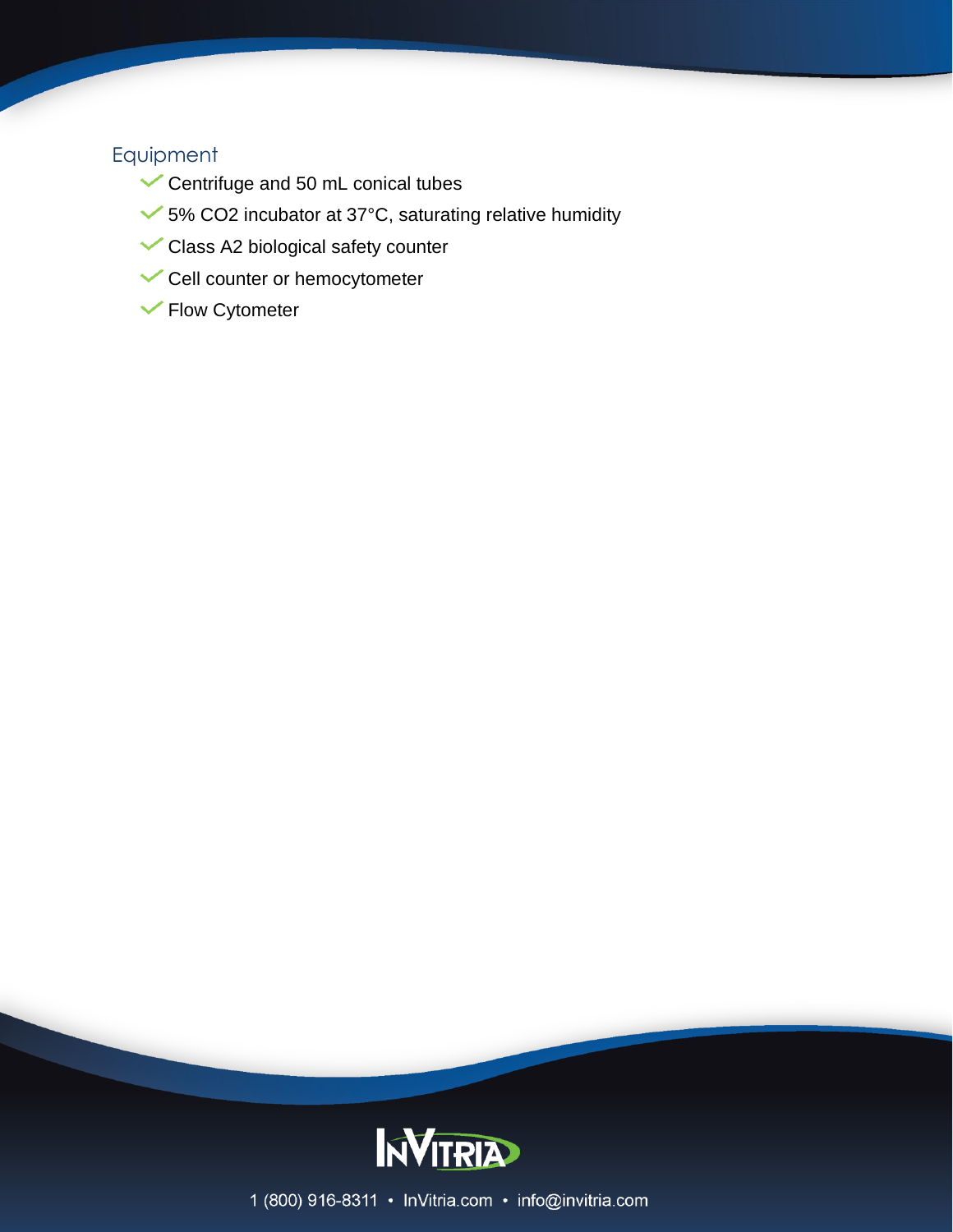# **Protocol**

## Growth Media Preparation

- 1. Each OptiPEAK HEK293t media kit consists of a Base Media and a 25x Protein To generate 1 liter of complete OptiPEAK T Lymphocyte, thaw one OptiPEAK T Lymphocyte Media Supplement and one OptiPEAK T Lymphocyte Protein Supplement in a 37°C water bath. Do not subject the Protein Supplement to multiple freeze-thaw cycles.
- 2. Once the supplements are completely thawed, gently mix the supplements by gently pipetting up and down. Do not vortex.
- 3. Add 100mL from the OptiPEAK T Lymphocyte Media Supplement directly to the OptiPEAKT Lymphocyte Base Media.
- 4. Add 20mL of OptiPEAK T Lymphocyte Protein Supplement directly to the OptiPEAK T Lymphocyte Base Media.
- 5. This medium requires the supplementation of 10ng/mL recombinant IL-2 or equivalent per desired application. This medium contains HEPES and glutamine source.
- 6. If desired, add gentamicin/amphotericin B (Life Technologies #R01510) at 0.1 to 0.5x final concentration. Do not add to 1x final concentration.
- 7. Once mixed, avoid repetitive heating and cooling of the complete medium. Instead, withdraw and prewarm only the volume needed for the specific procedure.

## Plate Set up

- 1. In a 12-well plate, add one mL of each media into appropriate wells.
- 2. Place plate in incubator for warming.

## Human T-Cell Isolation

- 1. Acquire 8-10mL of fresh whole blood from two different healthy human donors.
- 2. Add T-Cell Enrichment cocktail (50 μL per 1mL of blood) to sample and incubate at room temperature for 20 minutes [4].
- 3. Transfer blood sample to a 50mL tube.
- 4. Rinse the blood sample tube with an equal volume of dPBS and combine rinsate with blood sample. Final volume will be approximately 20 mL.

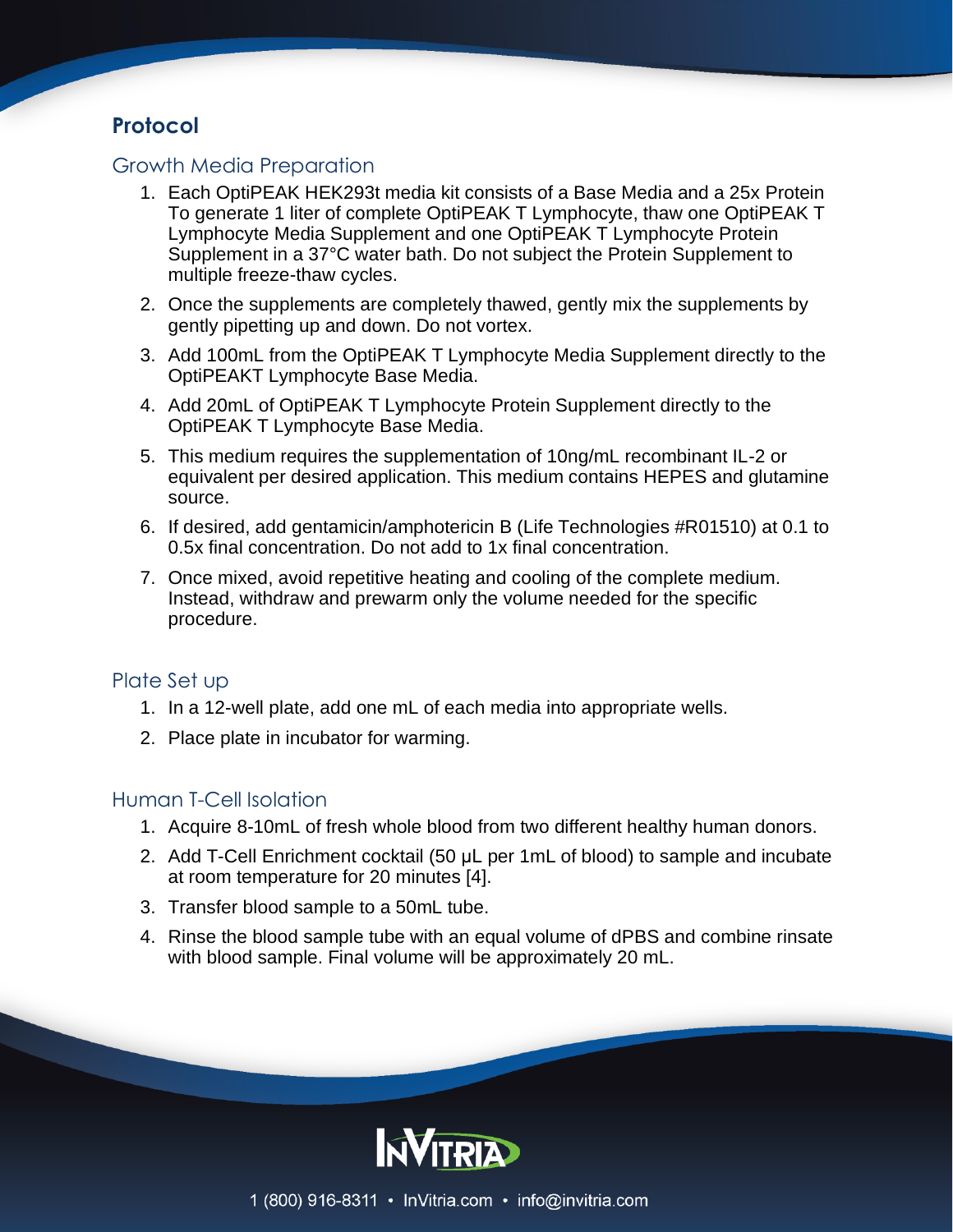- 5. In a separate tube, prepare15mL of gradient density medium and slowly layer PBS-diluted blood sample on top.
- 6. Centrifuge at 2600RPM for 20 minutes with brake off. Allow centrifuge to come to a full rest.
- 7. Harvest the T-cell enriched buffy coat (the "fuzzy" cell layer at the density gradient interface) with a serological pipette and transfer to a new 50 mL conical tube.
- 8. Fill new tube to top with dPBS to wash enriched cells.
- 9. Centrifuge at 1400 RPM for 10 minutes with brake on low.
- 10.Discard supernatant and repeat washing steps for a total of two washes.
- 11.Resuspend cells in 450 μL dPBS.
- 12.Count cells in triplicate using a cell counter or equivalent.

## T-Cell Activation

- 1. Calculate the volume of Human T-Activator CD3/CD28 beads necessary to achieve a ratio of 1 bead per cell [5]
- 2. Add volume of Human T-Activator CD3/CD28 beads to volume of cells
- 3. Equally distribute activated cells between each media condition across donors
- 4. Place the plate in the incubator.

### Cell Expansion

- 1. Expand cells for 7 days, doubling media volume every other day.
- 2. Harvest cells on Day 7 and count. Stain for phenotypic markers.

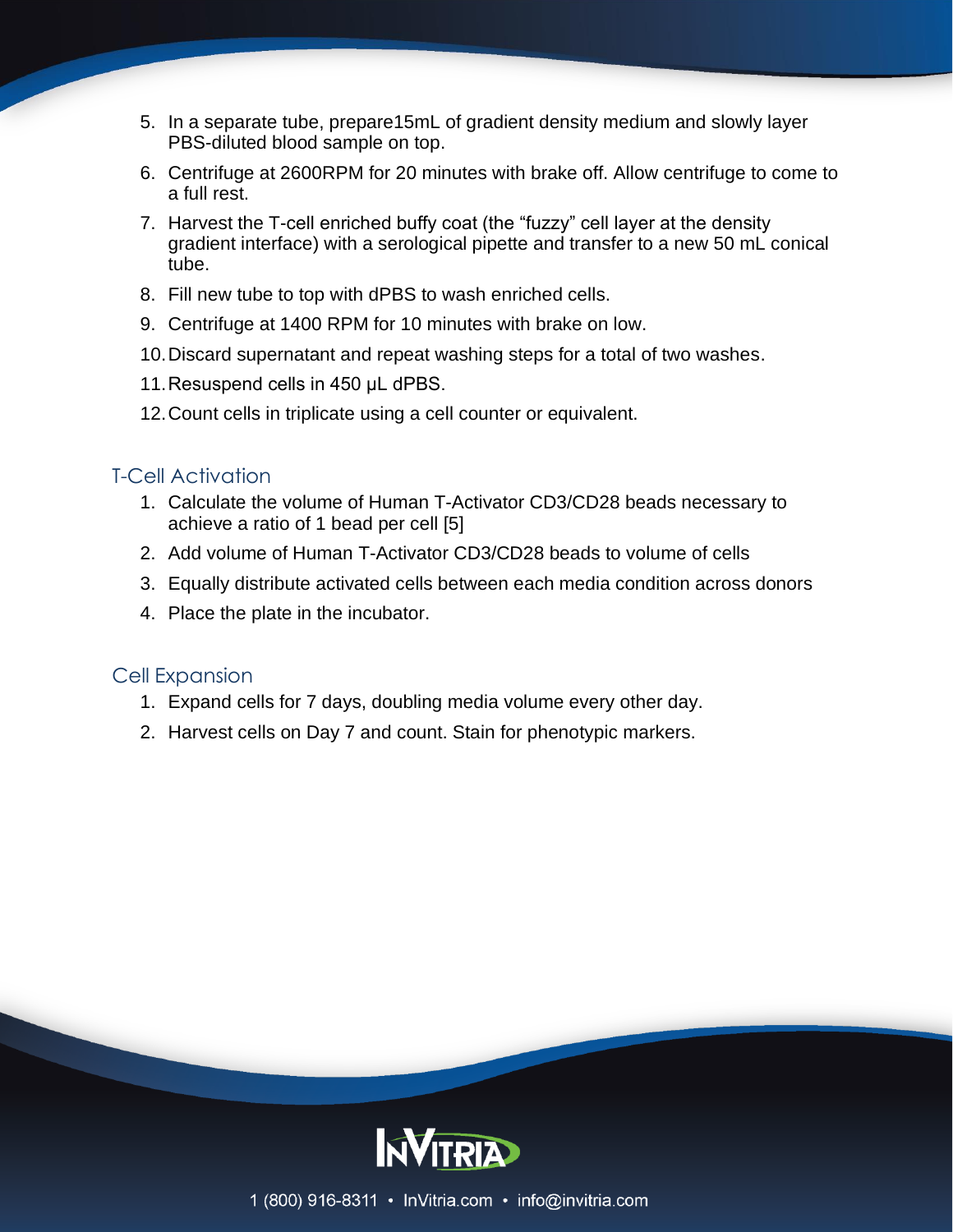## **Results and Discussion**

Mean-fold expansion of cells in OptiPeak T Lymphocyte blood-free media was comparable to cells in 5% human serum and greater than cells in 10% fetal bovine serum (Figure 1A). Cells maintained in OptiPeak T lymphocyte blood-free media also showed CD4+ and CD8+ ratios comparable to cells grown in human and bovine serum (Figure 1B). These results show OptiPeakT Lymphocyte blood- free medium's potential as a viable and regulatory-friendly option for T cell immunotherapy manufacturing.



#### **Figure 1**

Performance of normal peripheral T Cells in OptiPEAK T Lymphocyte media compared to standard media supplemented with fetal bovine serum (FBS) or human serum (HS).



1 (800) 916-8311 • InVitria.com • info@invitria.com